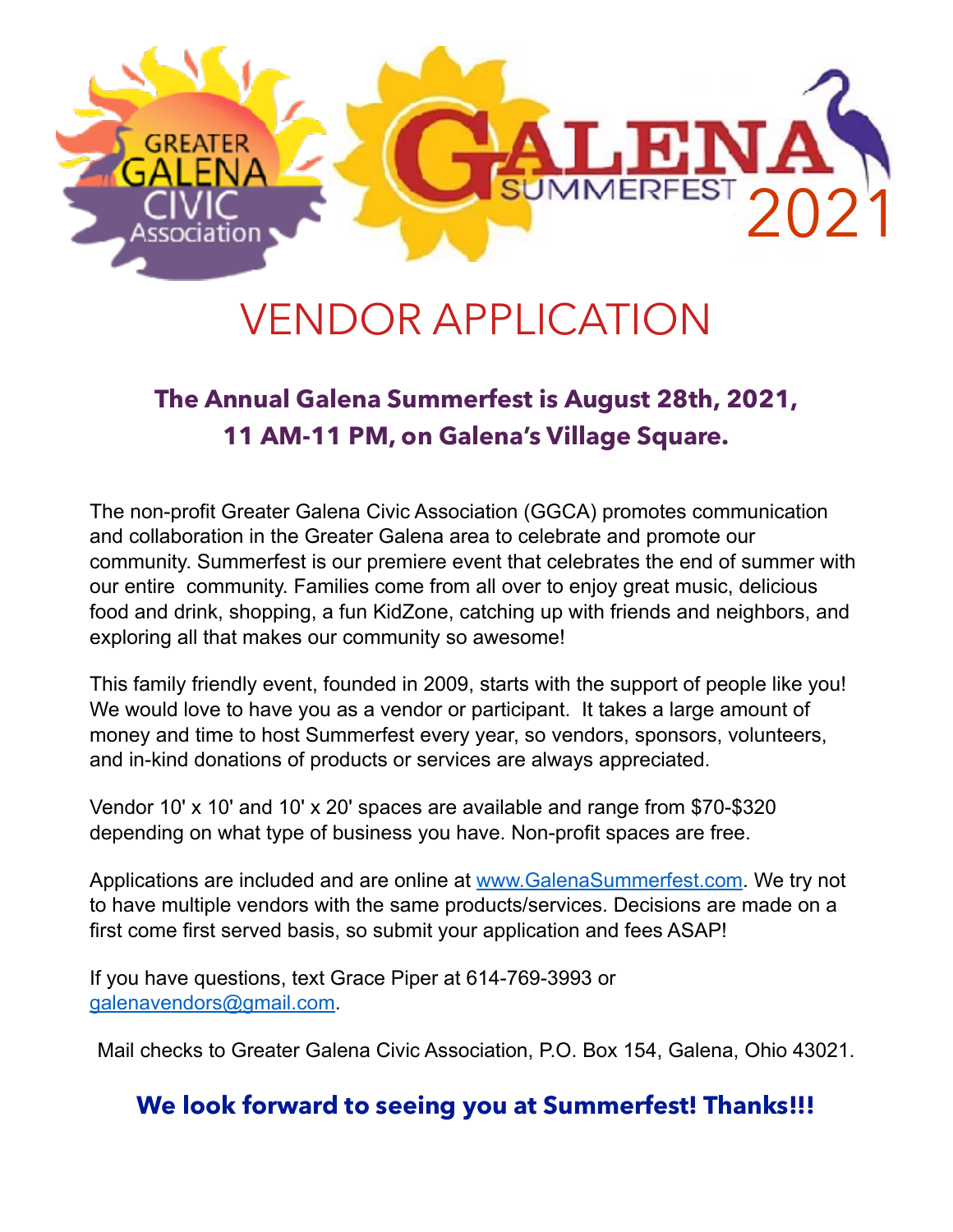### **2021 Galena Summerfest Vendor Agreement**

- 1. **HOURS**: Summerfest will be Saturday, August 28th, 2021, 11 AM–11 PM. All vendors must be set up and ready to serve customers by 11 AM. Vendors must staff their booths during festival hours.
- 2. **FEES**: Booth fees include water as needed for food vendors. Electric hook-ups cost extra. Fees must be received and paid in full no later than August 10<sup>th</sup>, 2021. We make every attempt not to duplicate services/products. Decisions are made on a first come first served basis, so submit your signed application and fees as soon as possible. Make your check payable to: Greater Galena Civic Association. Please note that fees are nonrefundable and failure to pay by the deadline may result in forfeiture of participation in the event. Submission of an application is not a guarantee of acceptance into the festival. We attempt to get a variety of vendors and not everyone may be a good fit for Summerfest. All vendors will be notified of their acceptance or denial of participation. If denied, checks will be returned to the vendor. *This event is rain or shine***.** *No refunds will be given.*
- 3. **ELECTRIC**: All vendors requiring electric MUST provide a minimum of 100' of industrial or commercial cable for hook-up. You must supply your own four-wire 250-volt, 50-amp twist lock plug. *No one will be spliced into the electric board.*
- 4. **BOOTHS**: All equipment must be contained within your booth. Vendor areas include the street only. Sidewalks must be kept clear. We do not provide tents, tables, chairs, or ice to vendors. Your booth is entirely provided by you.
- 5. **SPACE ALLOCATION**: Vendors will not be assigned a space prior to the festival date. No vendor shall occupy any space other than the space they have been assigned. Any dispute will be decided by the vendor coordinator and/or festival committee. Disputes could result in the eviction of the vendor from the festival grounds.
- 6. **RIGHT OF SUSPENSION**: The vendor coordinator and/or festival committee reserve the sole and exclusive right to suspend, cancel, reject, or refuse to accept, without reason, any application or contract at any time. Any vendor whose application or contract has been cancelled, agrees to remove all of his/her property, personnel, etc. and vacate the festival grounds immediately.
- 7. **SANITATION**: The festival committee provides a dumpster for vendors and the festival. The trash containers located throughout the festival are for public use not vendor use. Each vendor is expected to keep your immediate area clean at all times. Cardboard and other items discarded must be broken down and taken to the trash dumpster provided by the festival committee. You are responsible for a trash receptacle for use at your booth. All vendors are responsible to clean up their space at the end of the event. Any vendor illegally dumping into the village storm drains will be banned from future events and could face fines and other penalties.
- 8. **FOOD, SALES & MENU**: ONLY food and drink items listed on the application and agreed upon with the vendor coordinator and/or festival committee can be sold during the festival. Signs and menus must list items and prices and should be professional in appearance,.
- 9. **FOOD LICENSE**: All food vendors must have a valid Ohio food license (section 3732.01 of the Ohio Revised Code).
- 10.**VENDOR LIABILITY INSURANCE**: Each vendor is required to carry liability insurance for bodily injury and property damage of \$1,000,000.00 (One Million Dollars) with additional insured to include the Greater Galena Civic Association and the Village of Galena. Evidence of such insurance should be by way of certificate issued by your insurance company and returned with this signed contract and fee for your spot.
- 11.**HOLD HARMLESS AGREEMENT**: Our festival committee and Greater Galena Civic Association members shall not accept any risk, nor be legally or otherwise responsible for any and all claims arising from the vendor's participation in the Galena Summerfest. This shall include loss of product for any reason, theft, vandalism, damages of any kind, and loss of business for any reason suffered by the applicant whether the vendor space is attended or unattended. Each vendor accepts total and sole legal responsibility for any claims brought forth by the patrons, suppliers, employees, families, operators, management, or anyone else including personal injuries of any kind.
- 12.**CONTRACT DEADLINE**: The deadline for receipt by the GGCA of the application, fees, and vendor liability insurance certificate is August 10, 2021.
- 13.**REFUND POLICY:** All participating vendors forfeit their right to any and all refunds. No refunds of any monies paid shall be made for any reason without the sole and exclusive decision of the Greater Galena Civic Association. The only refunds will be to vendors whose applications are denied or in the case of event cancellation.